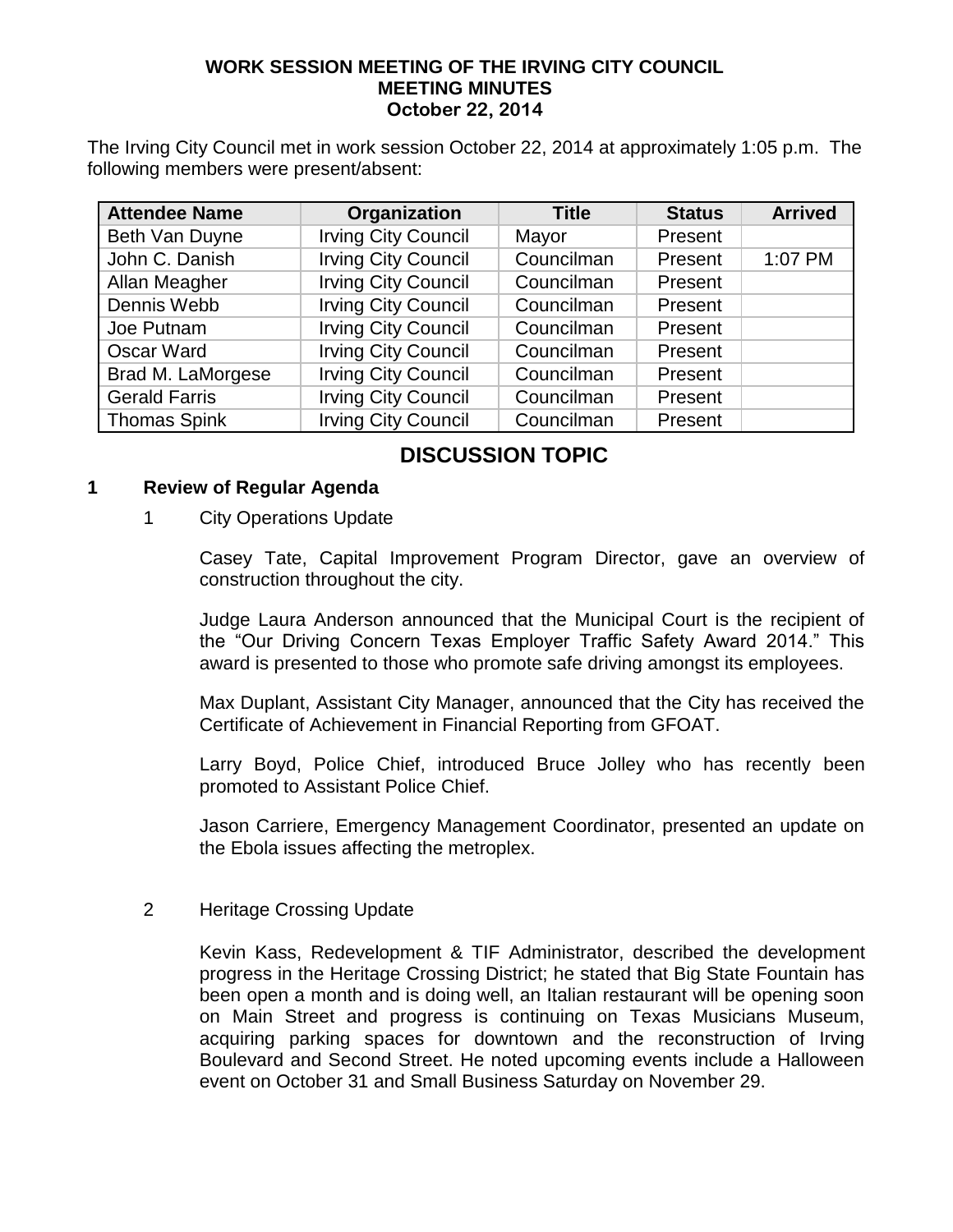# **CONSENT AGENDA**

**11** Resolution -- Awarding a Contract to SYB Construction Company Inc., in the Amount of \$1,795,806.36 for the Pioneer Drive, Sunnybrook Drive and Jody Lane Water and Wastewater Improvements Project

Casey Tate, Capital Improvement Program Director, confirmed that construction costs have increased and staff is working to recalculate the estimates based on this increase.

**14** Resolution -- Approving an Interlocal Cooperation Agreement Between the North Central Texas Council of Governments (NCTCOG) and the City of Irving for Implementation of the Regional Traffic Signal Re-Timing Program

Dan Vedral, Traffic & Transportation Director, confirmed that this project will begin later this year collecting data on Beltline Road, Story Road and MacArthur Boulevard.

# **INDIVIDUAL CONSIDERATION**

**22** Resolution -- Amending City Council Rules of Procedure Including Establishing Rules Relating to Council Committees (As Requested by Councilmembers Webb, Farris and Meagher)

The Council had an in-depth discussion concerning who is appointed to what Council Committees and who is appointed to what Board and Commission as their liaison. There was discussion on how the appointments are made and how they need to be made in the future. It was the consensus of the Council to discuss this at a future planning session of the Council.

There was a suggestion to add as an option the possibility to amend the main motion by anyone, regardless of who made the original motion, to the Rules of Procedure.

**23** Resolution -- Approving and Accepting the Proposal of Core Construction Services of Texas, Inc., for Construction Manager at Risk (CMR) for Texas Musicians Museum

Kevin Kass, Redevelopment and TIF Administrator, described the construction manager at risk process for improvements to the Texas Musicians Museum site.

**24** Ordinance -- Amending Chapter 21 of the Code of Civil and Criminal Ordinances of the City of Irving, Texas to Provide Speed Regulations for School Zone for Richard J. Lee Elementary School; and Providing a Severability Clause

Dan Vedral, Traffic & Transportation Director, described the location of the new school zone in north Irving.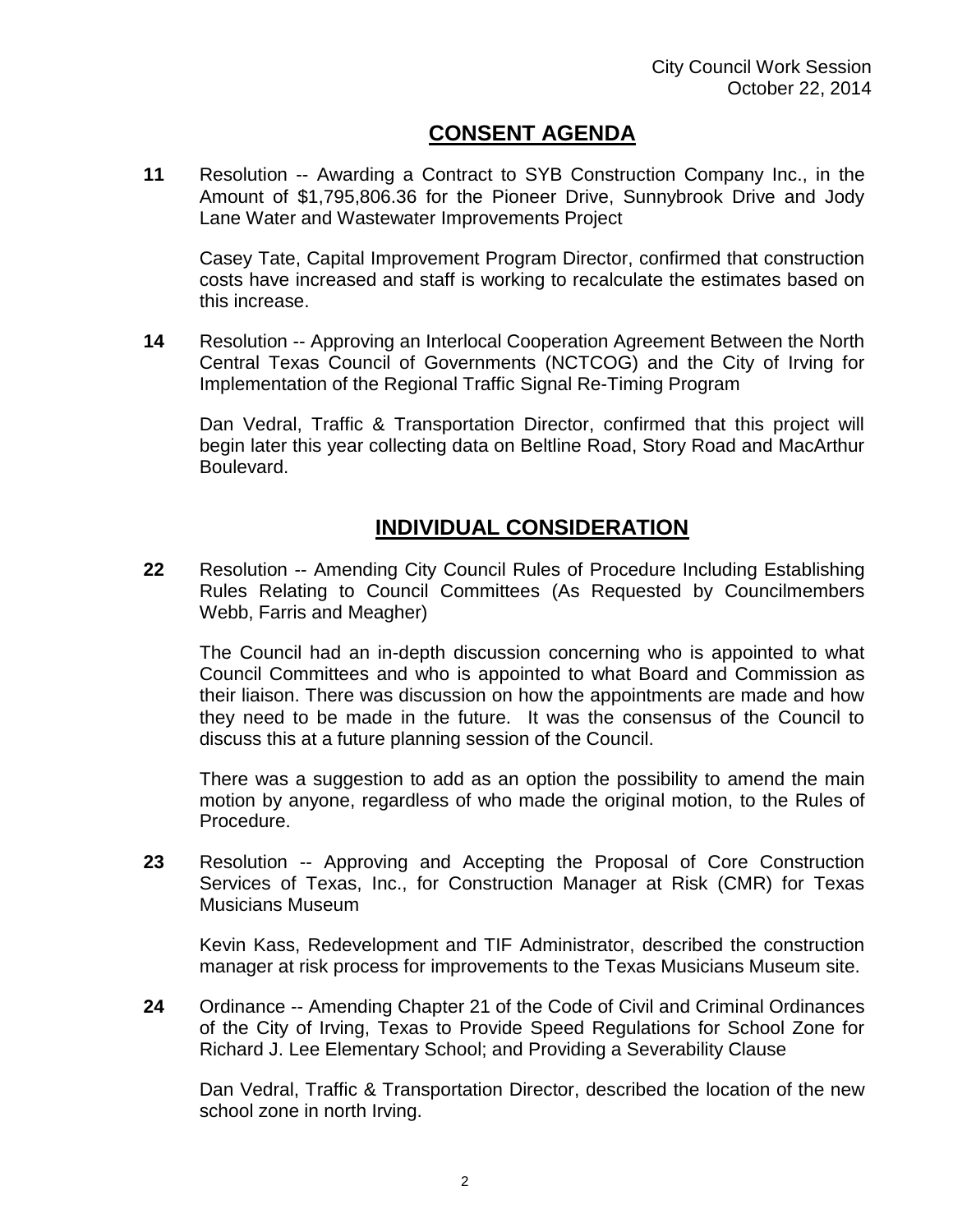### **ZONING CASES AND COMPANION ITEMS**

**25** Ordinance -- Zoning Case #ZC14-0025 - Granting S-P-2 (Generalized Site Plan) for R-6 (Single Family) Uses - Approximately 0.22 Acres Located at 2713 Stanford Drive - Rigo and Jill Alvarado, Applicant/Owner

Ken Bloom, Urban Development Manager, presented the applicant's request, noting staff recommends denial.

**26** Ordinance -- Zoning Case #ZC14-0042 - Amending the Comprehensive Plan to Change the Recommended Land Use from Commercial to Low Density Residential and Granting S-P-2 (Generalized Site Plan) for R-6 (Single Family) Uses - Approximately 34.18 Acres Located on the Northwest Corner of Conflans Road and Hard Rock Road - Megatel Homes, Applicant - Codi Land & Cattle LP, Owner (Postponed from October 9, 2014)

Ken Bloom, Urban Development Manager, presented the applicant's request, noting staff recommends approval per the recommendation of the Planning and Zoning Commission.

**27** Ordinance -- Zoning Case #ZC14-0047 - Granting S-P-1 (Detailed Site Plan) for C-O (Commercial Office) Uses - Approximately 12.55 Acres Located at 5000 Riverside Drive - BSREP Riverside Drive LLC., Applicant/Owner

Ken Bloom, Urban Development Manager, presented the applicant's request, noting staff recommends approval per the recommendation of the Planning and Zoning Commission.

**28** Ordinance -- Zoning Case #ZC14-0058 - Granting S-P-1 (Detailed Site Plan) for C-C (Community Commercial) Uses - Approximately 1.36 Acres Located at 829 and 831 East Shady Grove Road - Jojo Car Repair, Applicant/Owner

Ken Bloom, Urban Development Manager, presented the applicant's request, noting staff recommends approval per the recommendation of the Planning and Zoning Commission.

**29** Ordinance -- Zoning Case #ZC14-0059 - Granting S-P-1 (Detailed Site Plan) for Telecommunications Tower Uses - Approximately 0.0207 Acres Located at 222 South Walton Walker Boulevard (Loop 12) - AT&T Mobility, Applicant - Gary Calvin Durham, Owner

Ken Bloom, Urban Development Manager, presented the applicant's request, noting staff recommends approval per the recommendation of the Planning and Zoning Commission.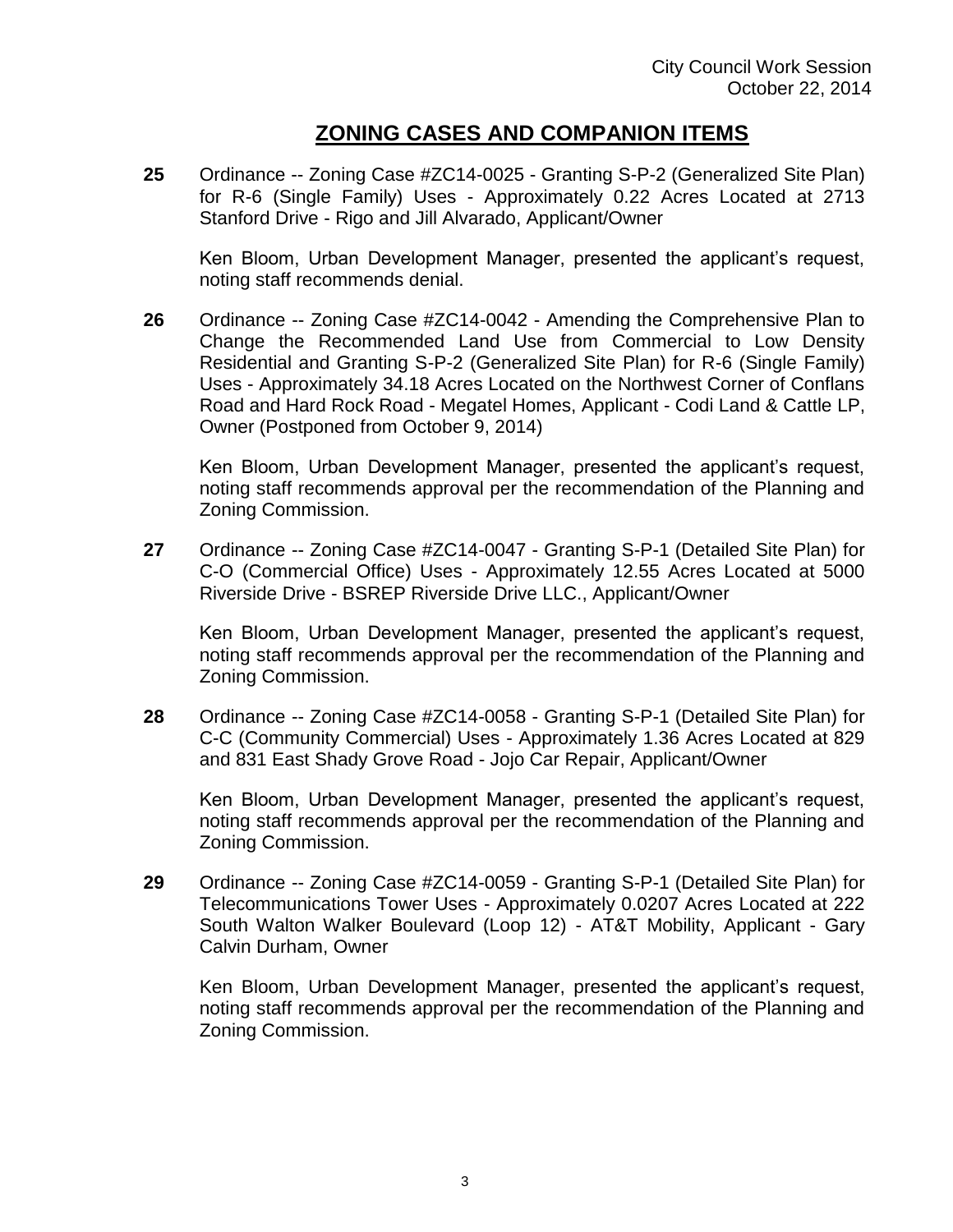**30** Ordinance -- Zoning Case #ZC14-0062 - Granting S-P-1 for Telecommunications Tower Uses - Approximately 0.0056 Acres Located at 3407 Herring Avenue - AT&T Mobility, Applicant - Patricia J. Billups, Owner

Ken Bloom, Urban Development Manager, presented the applicant's request, noting staff recommends approval per the recommendation of the Planning and Zoning Commission.

### **2 Canal Fest Presentation**

Jasmine Lee, Special Events Coordinator, presented the details of the upcoming Canal Fest event.

#### **3 Smoking Ordinance Discussion**

The Mayor recommended that the original Ad Hoc Committee that met on this item reconvene and once there is a recommendation on this item, to bring it back to the entire council for discussion.

### **4 Irving Cares Lease Discussion (Requested by Councilmembers Danish, Meagher, and Ward)**

Council discussed whether or not there is a continuing need for Irving Cares to pay rent in the amount of \$25,000 for an organization that helps so many different entities and people within the city. Council is in favor of extending this courtesy to Irving Cares to assist them in waiving their lease fee. This item will be placed on the next agenda for consideration.

Council recessed at approximately 3:26 p.m.

Council reconvened at approximately 3:40 p.m.

### **EXECUTIVE SESSION**

Council convened into executive session pursuant to Section 551.072 and Section 551.087 of the Texas Local Government Code at approximately 3:40 p.m.

- **5** Real Estate and Economic Development Convention Center Hotel Request for Proposal Terms Open Meetings Act § 551.072 & 551.087
- **6** Deliberation Land Transaction and Proposed Economic Development Incentive Offer Relating to City-Owned Land Located at State Highway 114, Loop 12 and State Highway 183

Open Meetings Act § 551.072 & 551.087